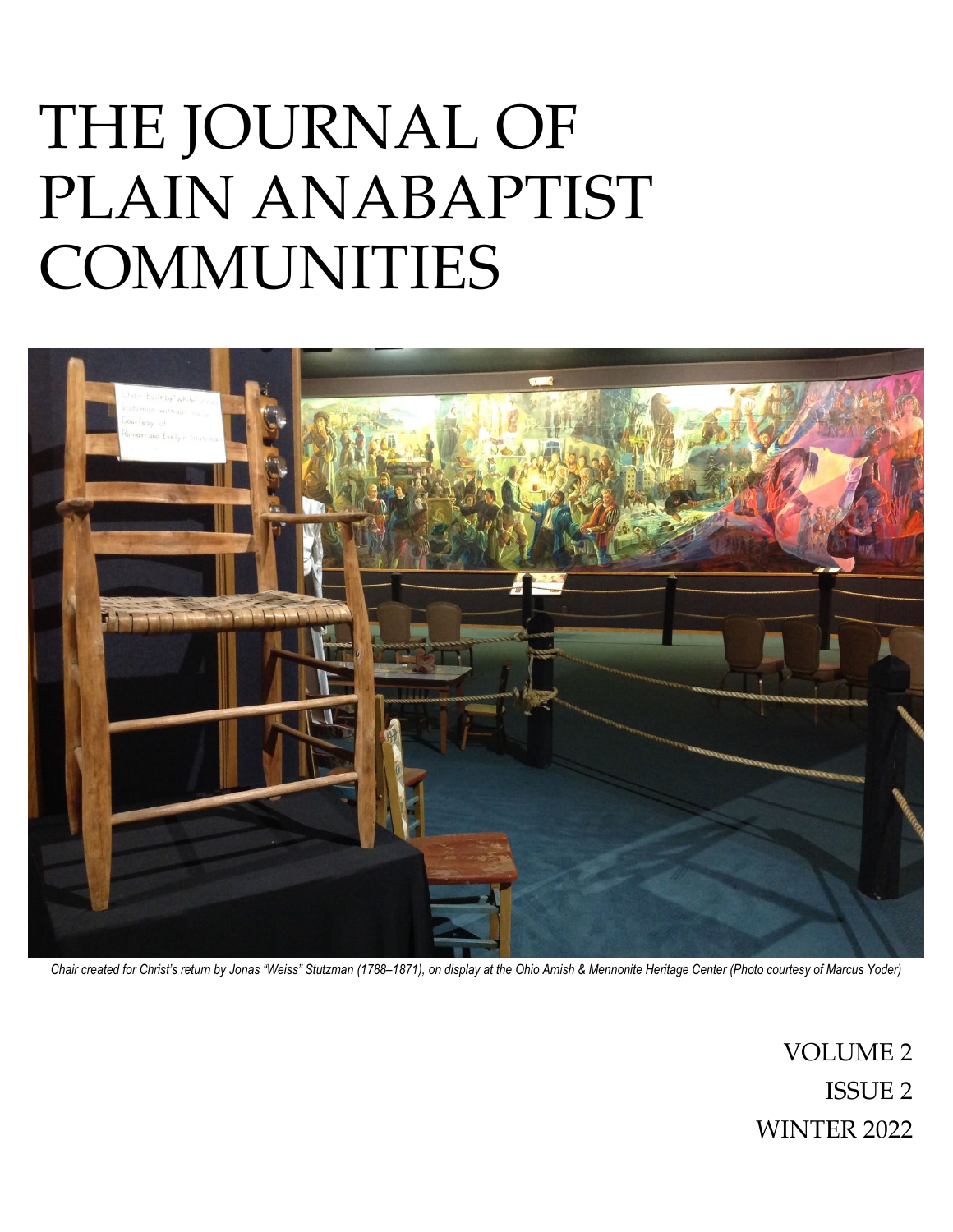# **THE JOURNAL OF PLAIN ANABAPTIST COMMUNITIES**

### **Editorial Team**

Joseph F. Donnermeyer, The Ohio State University, Columbus, OH

Donald B. Kraybill, Young Center for Anabaptist and Pietist Studies, Elizabethtown College, Elizabethtown, PA

Mark L. Louden, University of Wisconsin–Madison, Madison, WI

Cynthia L. Nolt (managing editor), Young Center for Anabaptist and Pietist Studies, Elizabethtown College, Elizabethtown, PA

Steven M. Nolt, Young Center for Anabaptist and Pietist Studies, Elizabethtown College, Elizabethtown, PA Marcus A. Yoder, Amish & Mennonite Heritage Center/Ohio Amish Library, Millersburg, OH

### **Focus and Scope**

*The Journal of Plain Anabaptist Communiti*es (*JPAC*) is a peer-reviewed journal dedicated to publishing both empirical and theoretical work related to Plain Anabaptist communities, including, among others, the Amish, conservative Mennonites, Amish-Mennonites, Apostolic Christians, Brethren, Bruderhof, and Hutterites. *JPAC* articles may include emerging issues associated with Plain Anabaptist communities, diverse theoretical perspectives, and methodological approaches to the study of Plain Anabaptist groups, and significant research findings about Plain Anabaptist populations. *JPAC* is a jointly sponsored journal of the Young Center for Anabaptist and Pietist Studies, Elizabethtown College, Elizabethtown, Pennsylvania, the Amish & Mennonite Information Center, Berlin, Ohio, and The Ohio State University Libraries.

*JPAC*'s predecessor at OSU was the *Journal of Amish and Plain Anabaptist Studies* (*JAPAS*). Articles from volumes 1–6 of *JAPAS* can still be accessed, free of charge, in the Knowledge Bank of the OSU Libraries: [https://kb.osu.edu/handle/1811/54888.](https://kb.osu.edu/handle/1811/54888)

### **Content**

*JPAC* publishes *full-length articles* focused on theory and research about Plain Anabaptist communities, generally in the range of 6,000–12,000 words inclusive of references, tables, figures, and appendices. *Shorterlength articles* of 3,000–6,000 words are generally narrower in focus or report preliminary research findings and emergent theoretical discussions about Plain Anabaptist communities. *Reviews* of a single book or scholarly work are 1,000–3,000 words in length. Reviews of multiple works range between 3,000–7,000 words. Other forms of scholarship also may be published in the *Journal of Plain Anabaptist Communities*. However, authors should consult with the editors in advance to ascertain the appropriateness of a submission other than an article or a review.

### **Publication**

*JPAC* is a biannual publication, and all content is published under a Creative Commons Attribution-NonCommercial-NoDerivatives 4.0 International license, unless other indicated. Manuscripts may be submitted in one of two citation styles: Chicago Manual of Style (17th edition) or American Psychological Association (APA) style (7th edition). Prospective authors and readers can register for *JPAC* and access additional detail about the journal, including author guidelines, at [https://plainanabaptistjournal.org/about.](https://plainanabaptistjournal.org/about)